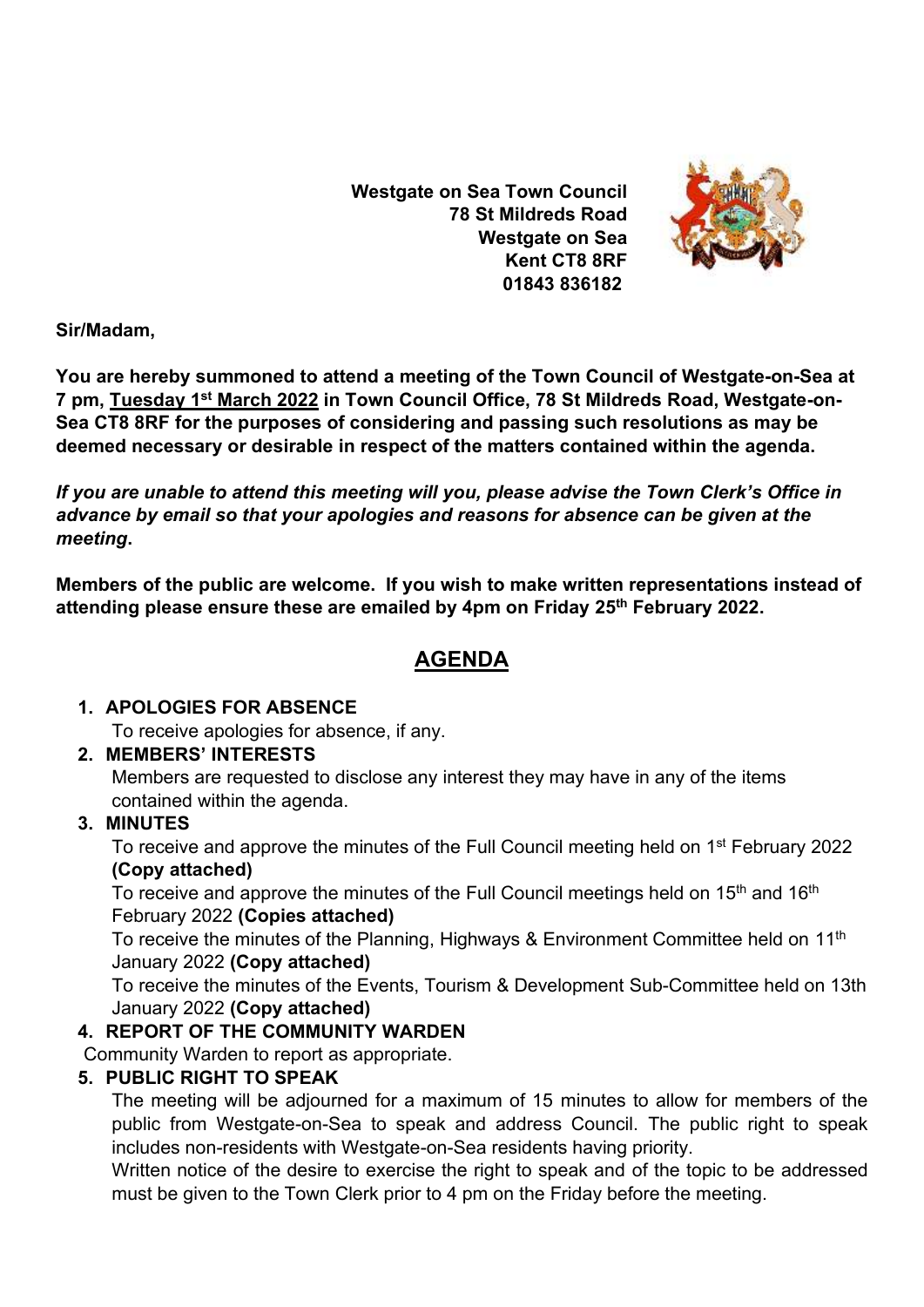### **6. COUNTY AND THANET DISTRICT WARD COUNCILLORS' REPORT**

KCC and/or TDC Ward Councillors to report on issues affecting Westgate-on-Sea.

#### **7. COUNCILLORS' REPORTS**

Councillors to report on any matters dealt with since the last meeting, if appropriate.

#### **8. TOWN CLERK REPORT**

Town Clerk to report on items since the last meeting.

#### **9. FINANCE REPORTS**

- **a.** Bank reconciliations 31.01.22 be received
- **b.** Payment and Receipt Reports 31.01.22 be received
- **c.** Receipts and Payments by Budget Heading 31.01.22 be received
- **d.** Annual Budget by Combined Account Code to end of January 2022 be received
- **e.** Budget Forecast Report to end of January 2022 be received

### **10.DRAFT ANNUAL TOWN MEETING AGENDA**

Town Clerk to share a draft Agenda and to propose the format for the Annual Town Meeting on 4th April 2022: **Decision required**

#### **11.DRAFT LETTERS TO SECRETARY OF STATE FOR LEVELLING UP, HOUSING AND COMMUNITIES AND MINISTER OF STATE FOR HOUSING**

Cllr Cornford to share a draft letter that is proposed to be sent by the Town Council to lobby for a change of law to assure protection of agricultural land: **Decision required**

#### **12.SATURDAY COMMUNITY SURGERIES**

Town Clerk to invite debate and review of the current format of the Saturday Community Surgeries and review the frequency, venue and day of the month that they are undertaken: **Decision required**

#### **13.PROPOSED NEW POLICY FOR THE TOWN COUNCIL – ENVIRONMENT POLICY** Town Clerk to share a draft Environment Policy with Members and invite comment/feedback; comments to be collated to revisit draft and report back to Council when

ready for proposed adoption.

### **14.MEMBERSHIP OF PLANNING, HIGHWAYS &ENVIRONMENT COMMITTEE AND EVENTS,TOURISM & DEVELOPMENT SUB-COMMITTEE**

Members are invited to nominate an additional member for both the PH&E Committee and the E,T&D Sub-Committee: **Decision required**

### **EXCLUSION OF PRESS AND PUBLIC**

Council is requested to pass a resolution to exclude Press and Public from the remainder of the meeting pursuant to section 1(2) of the Public Bodies (Admission to Meetings Act) 1960, because of the confidential nature of the business to be transacted, the public will be asked to leave the meeting during consideration of the following items in respect of matters relating to Community Asset Transfers:

### **15.COMMUNITY ASSET TRANSFER REVIEW**

Town Clerk to report on a review of the potential Community Asset Transfers.

G Gray

**Signed: Gill Gray**